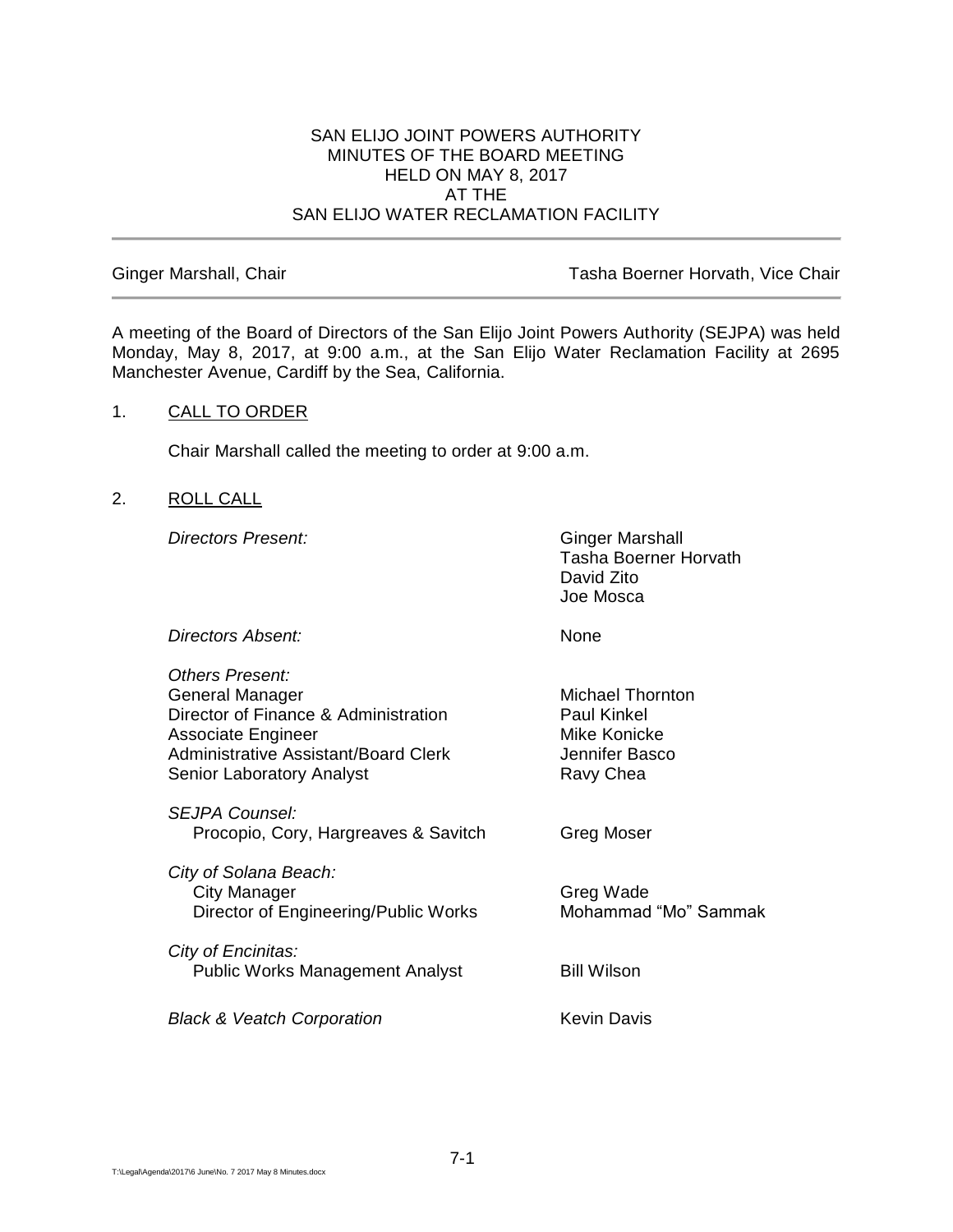## 3. PLEDGE OF ALLEGIANCE

Chair Marshall led the Pledge of Allegiance.

#### 4. ORAL COMMUNICATIONS

None

#### 5. PRESENTATION OF AWARDS

General Manager recognized Ravy Chea, Senior Laboratory Analyst, for her 25 years of service to the Agency.

## 6. CONSENT CALENDAR

Moved by Board Member Zito and seconded by Board Member Boerner Horvath to approve the Consent Calendar.

| Agenda Item No. 7  | Approval of Minutes for the April 10, 2017 Meeting and<br>April 21, 2017 Special Meeting |
|--------------------|------------------------------------------------------------------------------------------|
| Agenda Item No. 9  | San Elijo Water Reclamation Facility Treated Effluent<br>Flows - Monthly Report          |
| Agenda Item No. 10 | San Elijo Joint Powers Authority Recycled Water Program<br>- Monthly Report              |
| Agenda Item No. 11 | San Elijo Joint Powers Authority Fiscal Year 2017-18<br><b>Recommended Budget Update</b> |

Motion carried with the following vote of approval:

| AYES:       | Marshall, Boerner Horvath, Zito, Mosca |
|-------------|----------------------------------------|
| <b>NOES</b> | <b>None</b>                            |
| ABSENT:     | <b>None</b>                            |
| ABSTAIN:    | <b>None</b>                            |

| Agenda Item No. 8 |                   |  | Approval for Payment of Warrants and Monthly |  |
|-------------------|-------------------|--|----------------------------------------------|--|
|                   | Investment Report |  |                                              |  |

Motion carried with the following vote of approval:

| AYES:    | Marshall, Boerner Horvath, Zito |
|----------|---------------------------------|
| NOES:    | <b>None</b>                     |
| ABSENT:  | <b>None</b>                     |
| ABSTAIN: | Mosca                           |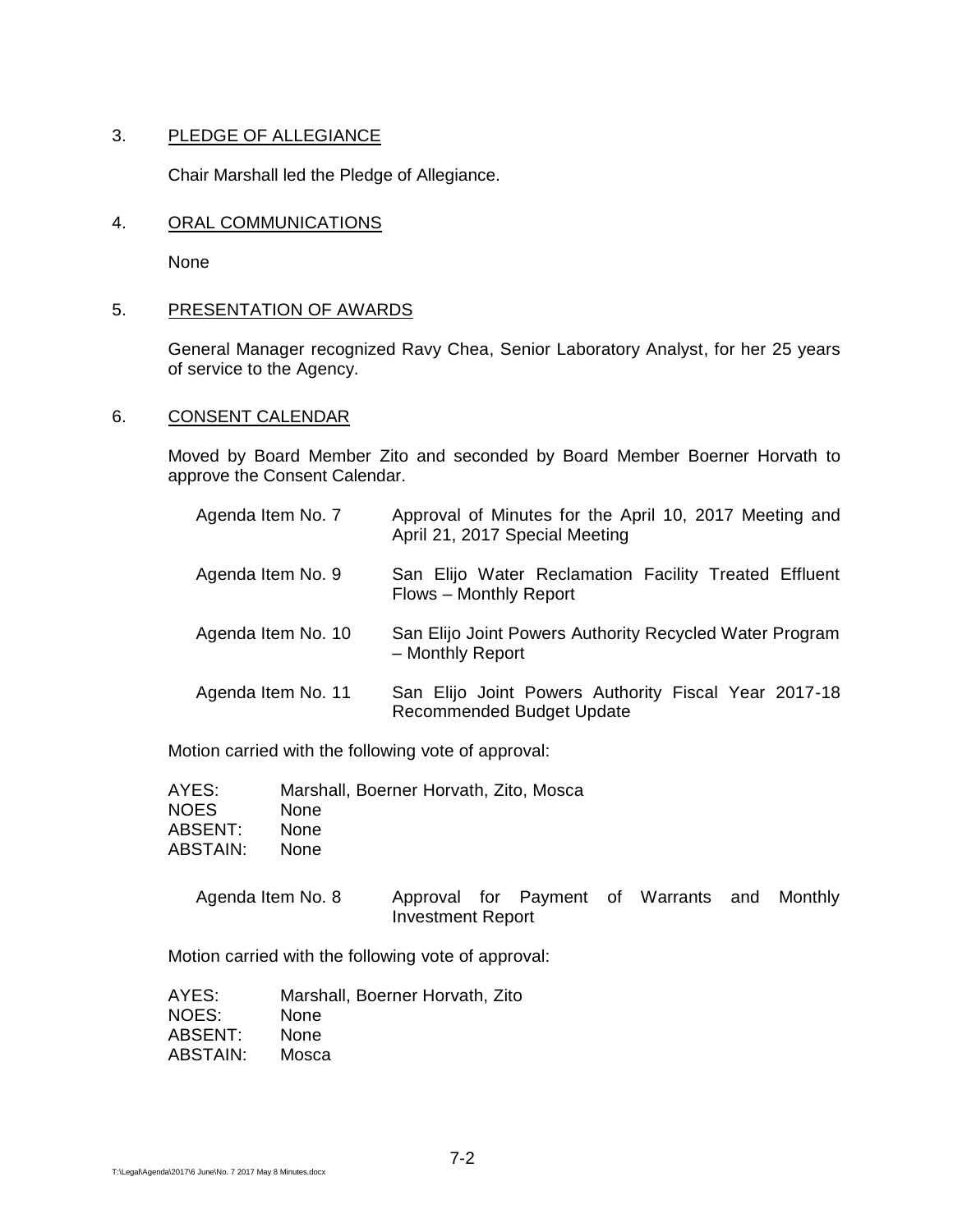# 12. ITEMS REMOVED FROM CONSENT CALENDAR

None

## 13. 2017 BOND FINANCING UPDATE

Paul F. Kinkel, Director of Finance and Administration, updated the Board of Directors on the status of the 2017 Bond Financing. The bond issuance will generate approximately \$23.8 million in net proceeds for the purpose of funding clean water infrastructure projects. Staff is working with the bond team to finalize the required bond documents that will be presented to both Member Agencies' City Councils and SEJPA's Board for approval consideration. The 2017 Revenue Bonds are planned to be a 30-year issuance with the first 2 years as interest only payments. The bond payments are structured to fit within the Member Agencies' established sewer rates, which avoids creating rate stress on the sewer customers.

No action required. This memorandum was submitted for information only.

## 14. AWARD CONSTRUCTION MANAGEMENT & ENVIRONMENTAL COMPLIANCE **SERVICE**

General Manager Thornton stated that the SEJPA is entering Phase I of a multi-phase capital improvement program to construct a series of clean water related infrastructure projects. The Phase I projects include: Land Outfall Replacement, Preliminary Treatment Upgrades, and Odor and Gas Control Systems. These projects are ready for construction with design work completed, and all necessary permits obtained. Mr. Thornton informed the Board Members that capital projects are typically assigned a construction manager to oversee daily construction activities and ensure that a quality project is delivered safely and in accordance with the contract drawings and specifications. Initially, Staff considered seeking individual construction management (CM) teams for each project, but ultimately determined that utilizing a single team for all Phase I construction projects provides efficiencies, continuity, and opportunities for cost savings. Three firms submitted proposals for CM. Staff recommended Black & Veatch as their proposal provided the best combination of approach, experience, and value. In addition to CM, the projects also require environmental compliance monitoring and reporting. SEJPA engaged Helix Environmental to develop a scope of work and fee for conducting the required monitoring and reporting, which will be under the Black & Veatch contract. The SEJPA capital program has adequate funding to award the proposed Phase I CM and environmental compliance effort, which is for an amount not to exceed \$979,669.

Moved by Board Member Mosca and seconded by Board Member Zito to:

1. Authorize the General Manager to award a professional services agreement to Black & Veatch for Construction Management and Environmental Compliance for an amount not to exceed \$979,669.